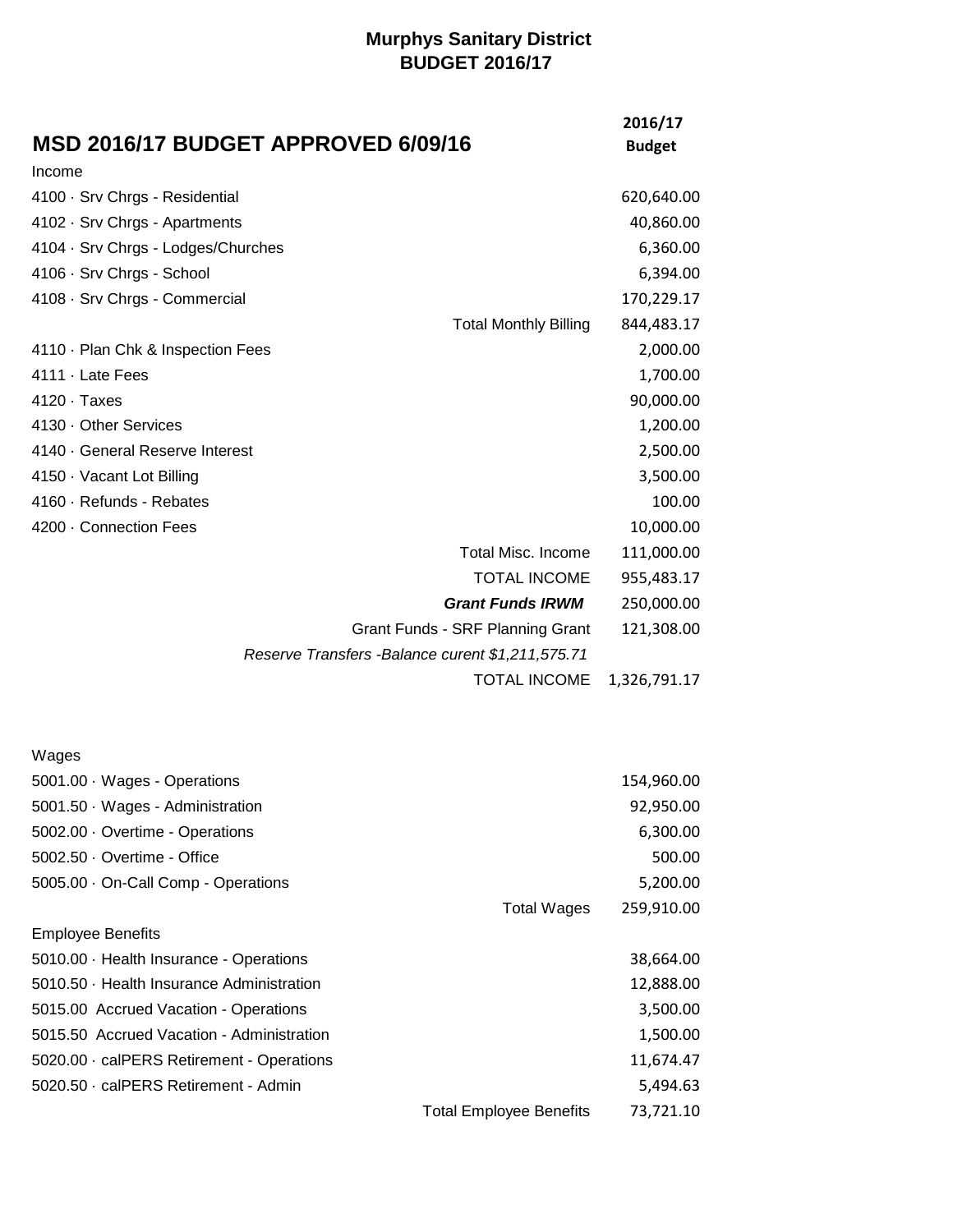| <b>MSD 2016/17 BUDGET APPROVED 6/09/16</b><br><b>PR Taxes</b> |                               | 2016/17<br><b>Budget</b> |
|---------------------------------------------------------------|-------------------------------|--------------------------|
| 5030.50 · FICA-Medicare                                       |                               | 23,788.59                |
| 5050.00 · State EDD - Operations                              |                               |                          |
| 5050.50 · State EDD - Administration                          |                               |                          |
|                                                               | <b>Total PR Taxes</b>         | 23,788.59                |
| <b>Workers' Compensation</b>                                  |                               |                          |
| 5040.00 · Workers' Comp - Operation                           |                               | 12,000.00                |
| 5040.50 · Workers' Comp - Administration                      |                               | 250.00                   |
|                                                               | <b>Total Workman's Comp</b>   | 12,250.00                |
|                                                               | <b>TOTAL EMPLOYEE</b>         | 369,669.69               |
| <b>OPERATIONS - Maint &amp; Repairs - Other</b>               |                               |                          |
| 6001.10 · R&M - Collection -                                  |                               | 6,000.00                 |
| 6001.20 · R&M - Treatment                                     |                               | 6,000.00                 |
| 6002.40 · R&M - Truck                                         |                               | 4,000.00                 |
| 6003.40 - R&M - Tractor                                       |                               | 3,000.00                 |
| 6004.40 · R&M -Trailer pump                                   |                               | 1,000.00                 |
| 6005.40 · R&M - Hydro Equipment                               |                               | 1,500.00                 |
| 6006.40 · R&M - Sml Tools & Equipment                         |                               | 2,000.00                 |
|                                                               | Total Maint & Repairs - Other | 23,500.00                |
| <b>OPERATIONS - Supplies</b>                                  |                               |                          |
| 6010.10 · Equipment Rental - Collections                      |                               | 750.00                   |
| 6010.20 · Equipment Rental - Treatment                        |                               | 750.00                   |
| 6011.00 · Gas-Oil-Fuel                                        |                               | 6,000.00                 |
| 6011.40 · Gas-Oil-Fuel - Equipment                            |                               | 1,000.00                 |
| 6012.10 · Supplies - Collection                               |                               | 2,000.00                 |
| 6012.20 · Supplies - Treatment                                |                               | 32,000.00                |
| 6013.10 · Safety Supplies - Collection                        |                               | 1,000.00                 |
| 6013.20 · Safety Supplies - Treatment                         |                               | 1,000.00                 |
| 6014.00 · Small tools - Equipment-Trash Pump                  |                               | 3,500.00                 |
| 6015.00 · Uniforms                                            |                               | 2,200.00                 |
|                                                               | <b>Total Supplies</b>         | 50,200.00                |
| <b>OPERATIONS - Utilities</b>                                 |                               |                          |
| 6021.10 · Electric - Water                                    |                               | 10,000.00                |
| 6021.20 · Electric - Water                                    |                               | 20,000.00                |
| 6022.00 · Telephone - Cell                                    |                               | 4,200.00                 |
| <b>OPERATIONS - Other</b>                                     | <b>Total Utilities</b>        | 34,200.00                |
| 6031.20 · Education Operations                                |                               | 4,000.00                 |
| 6032.20 · Research - Monitoring                               |                               | 30,000.00                |
| 6033.00 Answering Service                                     |                               | 1,700.00                 |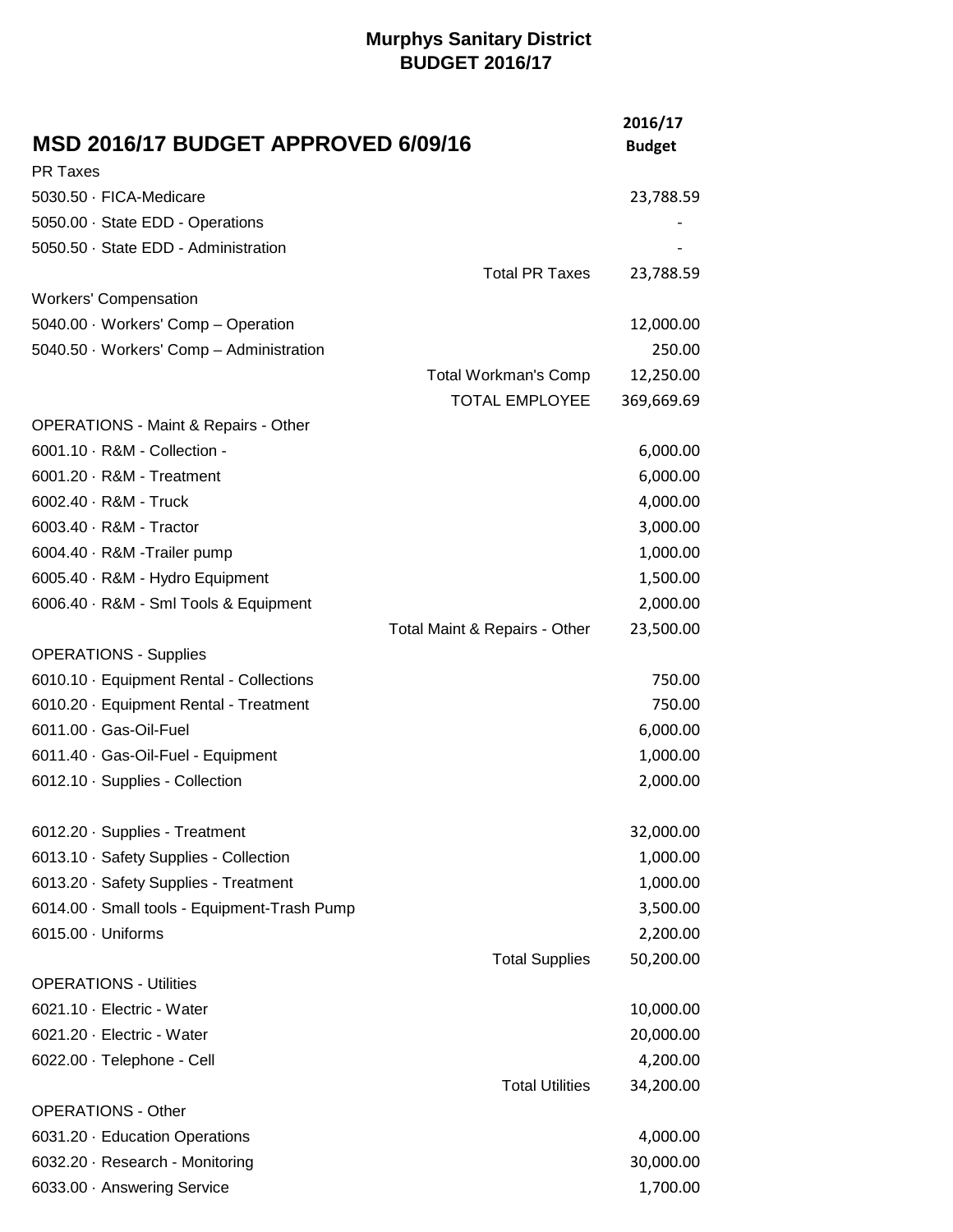| <b>MSD 2016/17 BUDGET APPROVED 6/09/16</b><br>6034.00 · Alarm\Security |                              | 2016/17<br><b>Budget</b><br>4,000.00 |
|------------------------------------------------------------------------|------------------------------|--------------------------------------|
| 6036.20 · Bio solids Management                                        |                              |                                      |
|                                                                        | <b>Total Other</b>           | 39,700.00                            |
| <b>ADMINISTRATION - Rents - Leases</b>                                 |                              |                                      |
| 7050.10 · Rents & Leases - Collection                                  |                              | 720.00                               |
| 7050.50 · Rents & Leases                                               |                              | 7,200.00                             |
|                                                                        | <b>Total Rents - Leases</b>  | 7,920.00                             |
| <b>ADMINISTRATIVE - Supplies</b>                                       |                              |                                      |
| 7011.00 Office Supplies - Operations                                   |                              | 1,000.00                             |
| 7011.50 · Office Supplies - Admin                                      |                              | 5,000.00                             |
| 7012.50 · Postage                                                      |                              | 3,000.00                             |
| 7013.50 · Printing - Customer Outreach                                 |                              | 1,000.00                             |
| 7014.00 · Publications - Operations                                    |                              | 200.00                               |
| 7015.50 · Office Equipment - Software                                  |                              | 5,000.00                             |
|                                                                        | <b>Total Supplies</b>        | 15,200.00                            |
| <b>ADMINISTRATIVE - Utilities</b>                                      |                              |                                      |
| 7021.50 · Electric - Water                                             |                              | 3,500.00                             |
| 7022.50 · Telephone-Internet Access                                    |                              | 6,200.00                             |
|                                                                        | <b>Total Utilities</b>       | 9,700.00                             |
| <b>ADMINISTRATIVE - Other</b>                                          |                              |                                      |
| 7030.50 · Bank Charges                                                 |                              | 50.00                                |
| 7031.50 County Lien Costs - Mileage                                    |                              | 1,500.00                             |
| 7033.50 · Leasehold Improvements                                       |                              |                                      |
| 7034.50 · Education                                                    |                              | 4,000.00                             |
| 7035.50 Memberships                                                    |                              |                                      |
| <b>Grant Expenses</b>                                                  |                              | 13,500.00<br>5,000.00                |
|                                                                        | <b>Total Other</b>           | 24,050.00                            |
| <b>ADMINISTRATIVE - Insurance</b>                                      |                              |                                      |
| 7040.50 · Liability Ins                                                |                              | 15,000.00                            |
|                                                                        | <b>Total Insurance</b>       | 15,000.00                            |
| ADMINISTRATIVE - Professional                                          |                              |                                      |
| 7051.50 · Professional-Legal Services Ordinance                        |                              | 20,000.00                            |
| 7052.50 · Board Expenses                                               |                              | 7,500.00                             |
|                                                                        | <b>Total Professional</b>    | 27,500.00                            |
| <b>ADMINISTRATIVE - License - Permits</b>                              |                              |                                      |
| 7070.00 · State Permits                                                |                              | 32,000.00                            |
| 7071.20 · Plan Check Permits                                           |                              | 2,000.00                             |
|                                                                        | <b>Total License Permits</b> | 34,000.00                            |
| <b>ADMINISTRATIVE - Marketing</b>                                      |                              |                                      |
| 7080.50 Advertising                                                    |                              | 3,000.00                             |